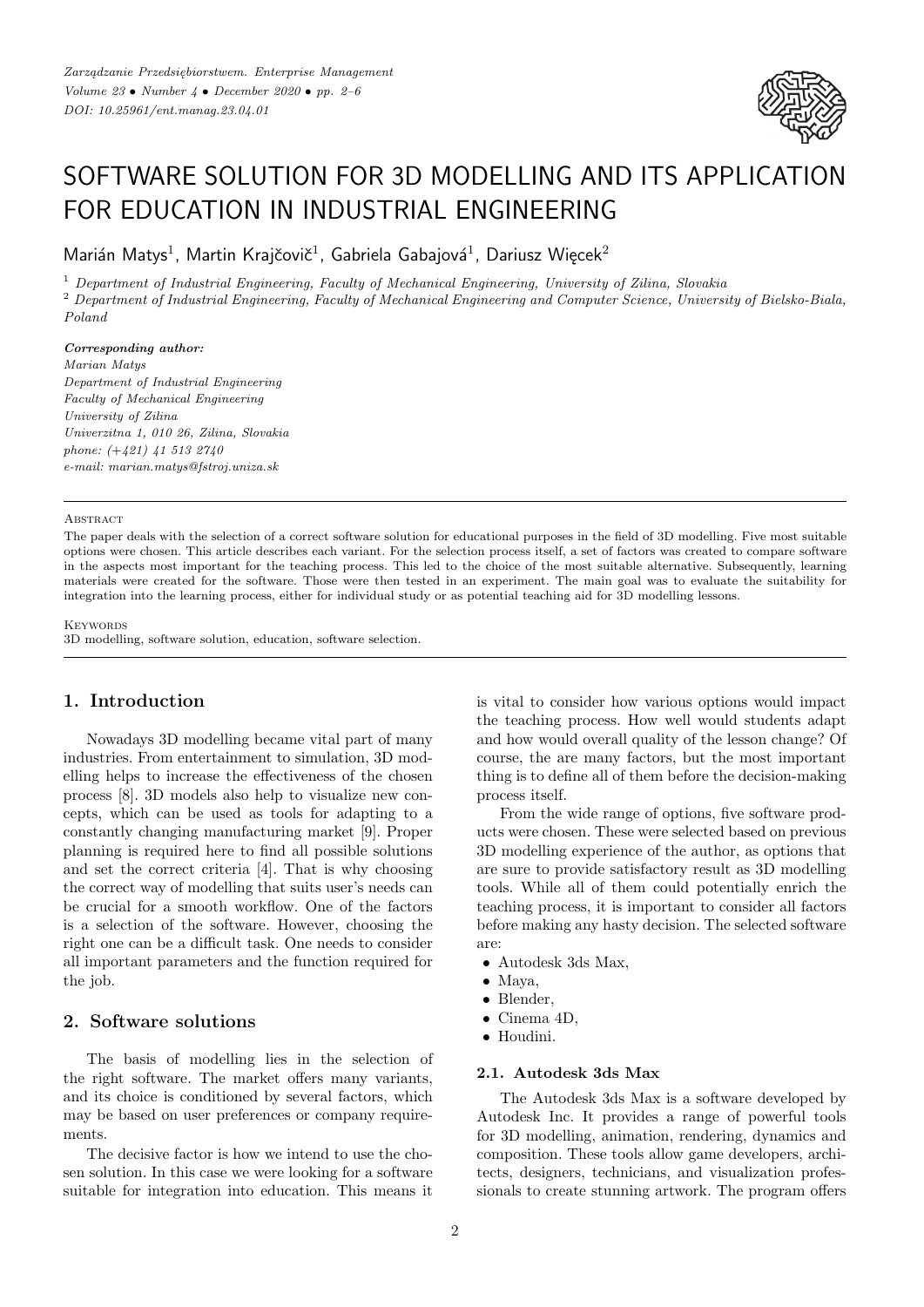an intuitive user interface and tools for a smooth workflow and simplification of the modelling process. It allows the use of procedural modelling and direct manipulation techniques. In addition, a large library of various modifiers improves and simplifies the entire modelling process for a beginner or intermediate user [6].

#### **2.2. Maya**

Maya is another software developed by Autodesk Inc whose work environment is designed not only to support the work of an individual but also for a group of people working in the production chain. Its interface consists of many tools and other functions that create an intuitive and complex modelling environment. Maya uses the so-called dependency graph that provides an overview of the various nodes and the dependencies between them. Each scene consists of nodes connected to a network. The interface contains editing windows that allow you to intuitively link these nodes and edit the information within them. The dependence graph is contained in the so-called hypergraph [3].

#### **2.3. Blender**

Blender was developed by the Blender Foundation company. Blender was originally a commercial program that became "open source" when the company faced some issues. This transition was the catalyst for its popularity, and today Blender is supported by a large and talented community [2]. Blender is a software for 3D modelling and animation. It provides all the tools needed to create models that can be further used for rendering or to create animations in the same software [1]. This software boasts an impressive set of tools for modelling and digital sculpting (a modelling method based on model deformation) and can be considered a full-fledged alternative to paid modelling solutions. Blender has been infamous for its non-standard operating procedures, but the above-mentioned update addresses many of these issues.

#### **2.4. 4D Cinema**

Cinema 4D is software developed by MAXON Computer and is used to create 3D scenery and visual effects. Cinema 4D is used by architects and designers to create 3D graphics, realistic animations, visualize products and much more. It can also import 2D and 3D models of all used formats. It is an intuitive software containing tools such as digital sculpting, an advanced particle system, a hair physics system and so-called "MoGraph", which is a major module of Cinema 4D for procedural modelling and animation [7].

#### **2.5. Houdini**

Houdini is top notch node-based software developed by Side Effect Software. This gives the user high flexibility and performance at the cost of higher learning requirements. Software is based on procedural modelling. Houdini is among the best in 3D modelling support, providing a wide range of features and tremendous performance [5].

#### **3. Choosing the suitable software**

Before starting the modelling itself, it is vital to choose the most suitable software. Each possible variant offers unique functions and workflow. Each has its advantages and disadvantages that need to be considered and evaluated. It is important to choose a modelling software that meets the given parameters and demands to the highest extent. Answering these questions can make the selection a little easier:

- Does the software contain all the necessary functions?
- Does the user know how to use it? If not, is it hard to learn?
- How high is our budget? Is this software within its range?

For the selection process, the set of factors vital for software as a teaching tool were chosen. In addition, each factor was assigned an importance value on the scale from 1 to 5, where 5 is the largest deciding impact. These factors and their importance values are based on a subjective opinion of the author and his previous experience with 3D modelling learning. However, the fact that software will be used in an education institution is taken into account.

Table 1 Decisive factors and their importance value.

| Decisive factor                 | Importance value |  |  |
|---------------------------------|------------------|--|--|
| Price                           | 5                |  |  |
| Education options               | 4                |  |  |
| Complexity                      | 3                |  |  |
| Learning materials availability | 2                |  |  |
| Ease of "follow along"          | 5                |  |  |
| Number of features              | 3                |  |  |
| Accessibility                   | 5                |  |  |
| User interface                  | 5                |  |  |
| Software compatibility          | 3                |  |  |

Even though objective factors are important, the subjective view of the users should not be neglected. The opinion of the user and "feeling" of software can be as important as objective parameters.

Since the main purpose of software shall be education, the decision-making process should be adjusted to suit such a goal. That is why all decisive factors are set to accommodate every possible issue or feature of teaching process. The following figure (Fig. 1) shows the decision-making process while looking at all selected factors. Some of them are based on subjective opinion rather than facts, however, as mentioned before, the "feeling" of the software can also be crucial.

After careful consideration, the modelling software Blender had been chosen. The deciding factors were mainly its price and accessibility since all the option offered more than satisfying performance, so it would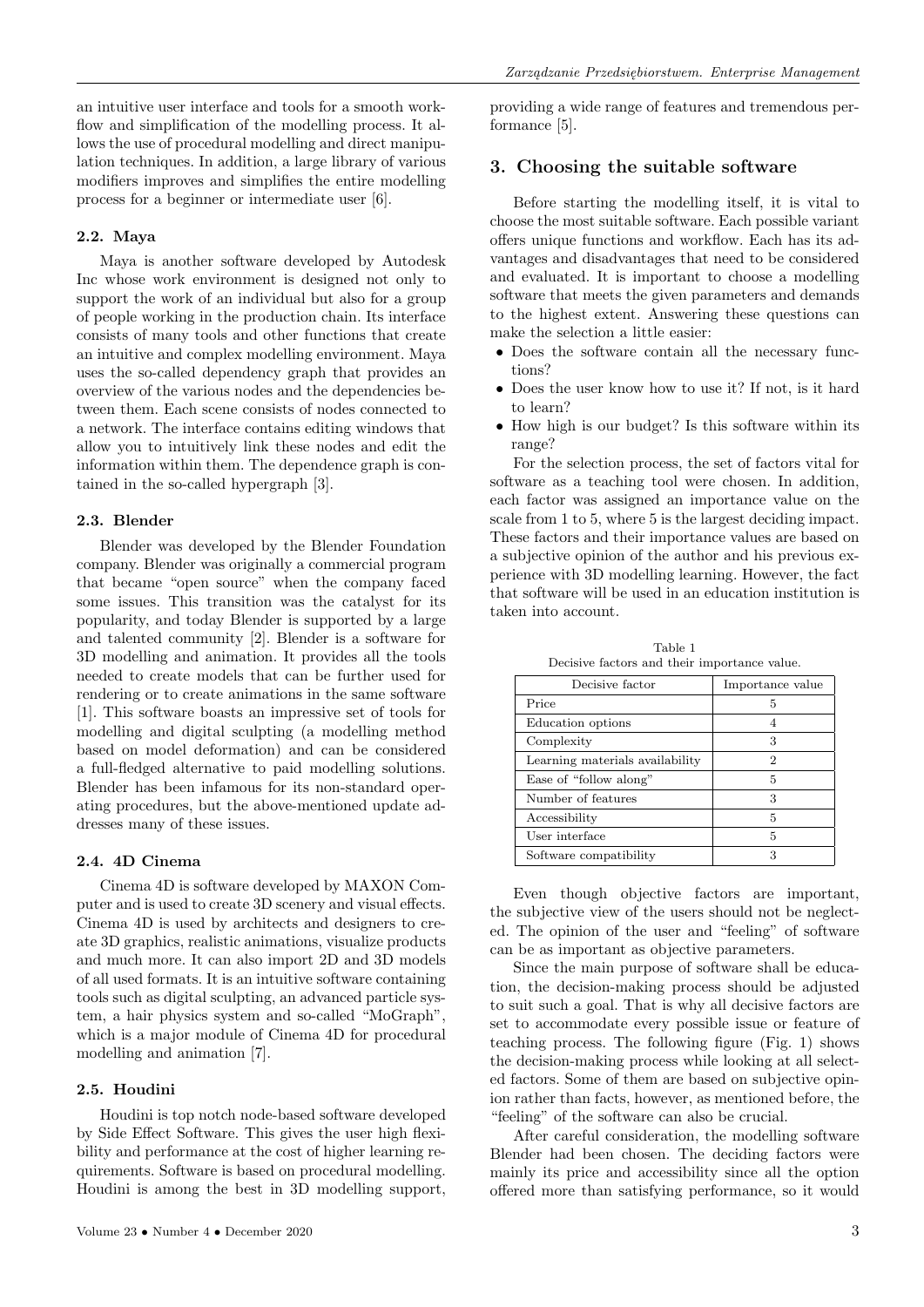be difficult to base the decision on that. Moreover, those two factors were also assigned the highest importance value. In this case Blender is completely free and student can install it on limitless number of machines in their school, homes, or dorms. Along with intuitive and organized workspace, Blender is a great choice for modelling beginners and teaching process. Moreover, basic modelling knowledge can be easily transferred into different software that could possibly be used in their future jobs.

|                                                                                                      | 3ds Max                                                                      | Mava                                                                         | <b>Blender</b>                                           | Cinema <sub>4D</sub>                                                         | Houdini                                                                    |
|------------------------------------------------------------------------------------------------------|------------------------------------------------------------------------------|------------------------------------------------------------------------------|----------------------------------------------------------|------------------------------------------------------------------------------|----------------------------------------------------------------------------|
| Price                                                                                                | \$1,620 /vear                                                                | \$1,620 /vear                                                                | <b>FREE</b>                                              | \$719 /year                                                                  | \$1,995 /year                                                              |
| <b>Education</b><br>options                                                                          | One-year<br>educational<br>access for free.                                  | One-year<br>educational<br>access for free.                                  | Free without<br>any restrains.                           | Free license<br>valid for 6<br>months.                                       | \$75 /year for<br>schools or free<br>apprentice<br>license for<br>students |
| Complexity                                                                                           | Relatively easy<br>to learn.                                                 | Relatively<br>complex for<br>beginners.                                      | Relatively easy<br>to learn.                             | Relatively easy<br>to learn.                                                 | Complex for<br>beginners                                                   |
| Learning<br>materials<br>availability                                                                | Plenty of free<br>or paid<br>courses.                                        | Plenty of free<br>or paid courses.                                           | Plenty of free or<br>paid courses.                       | Plenty of free or<br>paid courses.                                           | Plenty of free or<br>paid courses.                                         |
| <b>Ease of</b><br>"follow<br>along" (How<br>well could<br>students<br>replicate the<br>instructions) | Easy to follow<br>along                                                      | Fairly easy to<br>follow along                                               | Easy to follow<br>along                                  | Fairly easy to<br>follow along                                               | Some students<br>may find it<br>difficult to<br>follow                     |
| Number of<br>features                                                                                | Has every<br>necessary<br>feature.                                           | Vast numbers<br>of features, all<br>necessary<br>included.                   | Has every<br>necessary<br>feature                        | Has every<br>necessary<br>feature                                            | Vast numbers<br>of features, all<br>necessary<br>included.                 |
| <b>Accessibility</b>                                                                                 | Registration<br>and proof of<br>enrolment (i.e.,<br>student ID)<br>required. | Registration<br>and proof of<br>enrolment (i.e.,<br>student ID)<br>required. | No registration,<br>or through<br>Steam account.         | Registration and<br>proof of<br>enrolment (i.e.,<br>student ID)<br>required. | Registration<br>required.                                                  |
| User<br>interface                                                                                    | Beginner<br>friendly<br>environment.<br>highly<br>intuitive.                 | Highly<br>intuitive.                                                         | Beginner<br>friendly,<br>organized,<br>highly intuitive. | Beginner<br>friendly<br>environment.<br>highly intuitive.                    | Organized,<br>highly intuitive.                                            |
| <b>Compatibility</b><br>with other<br>software                                                       | Possible<br>exports in most<br>used formats<br>(.FBX, .OBJ<br>$etc.$ )       | Possible<br>exports in most<br>used formats.                                 | Possible exports<br>in most used<br>formats.             | Possible exports<br>in most used<br>formats.                                 | Possible exports<br>in most used<br>formats.                               |

Fig. 1. Software comparison.

# **4. Software application for education**

Blender was chosen as the most suitable option for integration into education process. But, in addition to the software, the means to learn it are required. So, the next step is the creation of a guide explaining the basic workflow in the software. The two most suitable options are either text or a video form. In this case, the text manual was created explaining all the basic functions. Figure 2 shows a preview of manual itself written in Slovak language.

This manual will be freely available to any student and can be used as a guide for complete beginners. Moreover, students can use it to look up a particular method, such as principle of certain functions and modifiers.

The manual contains two basic exercises. Modelling of a table and a chair. After completing those students can move on to their own projects. However, they still can use the manual since it contains step by step instructions for the execution of basic functions.

For the effectiveness evaluation experiment, student was given the manual and reference photos of an object with basic dimensions. His task was to model the object using the manual and Blender. Prior to this expe-



Fig. 2. Blender workflow manual.

riment, the student had minimal experience with modelling software and modelling itself. The student read through the manual and completed included exercises. Then he started to model the assigned object with the help of reference photos. Figure 3 shows the process of modelling of an assigned object – a pallet jack.



Fig. 3. Process of modelling.

The student completed the assignment within a one week. The final object was considerably simplified, which is understandable. The student was almost a complete beginner, so making realistic copy would be too challenging. After the experiment, the short interview was held with the student. He said that the manual was easy to understand and he found instructions for every necessary function required for the pallet jack modelling. He was asked how he would improve the manual. In his opinion the main thing missing was the video demonstration of the functions.

In the end, manual proved to be quite effective and could be used as a teaching material suitable for 3D modelling lessons. Additionally, another experiment is planned. However, this time the number of participants will be increased. A larger sample of students will provide even more data to perfect the manual as a tool for self-study or teaching.

In addition, one of the students used the manual to create objects for his virtual workplace in 3D. It helped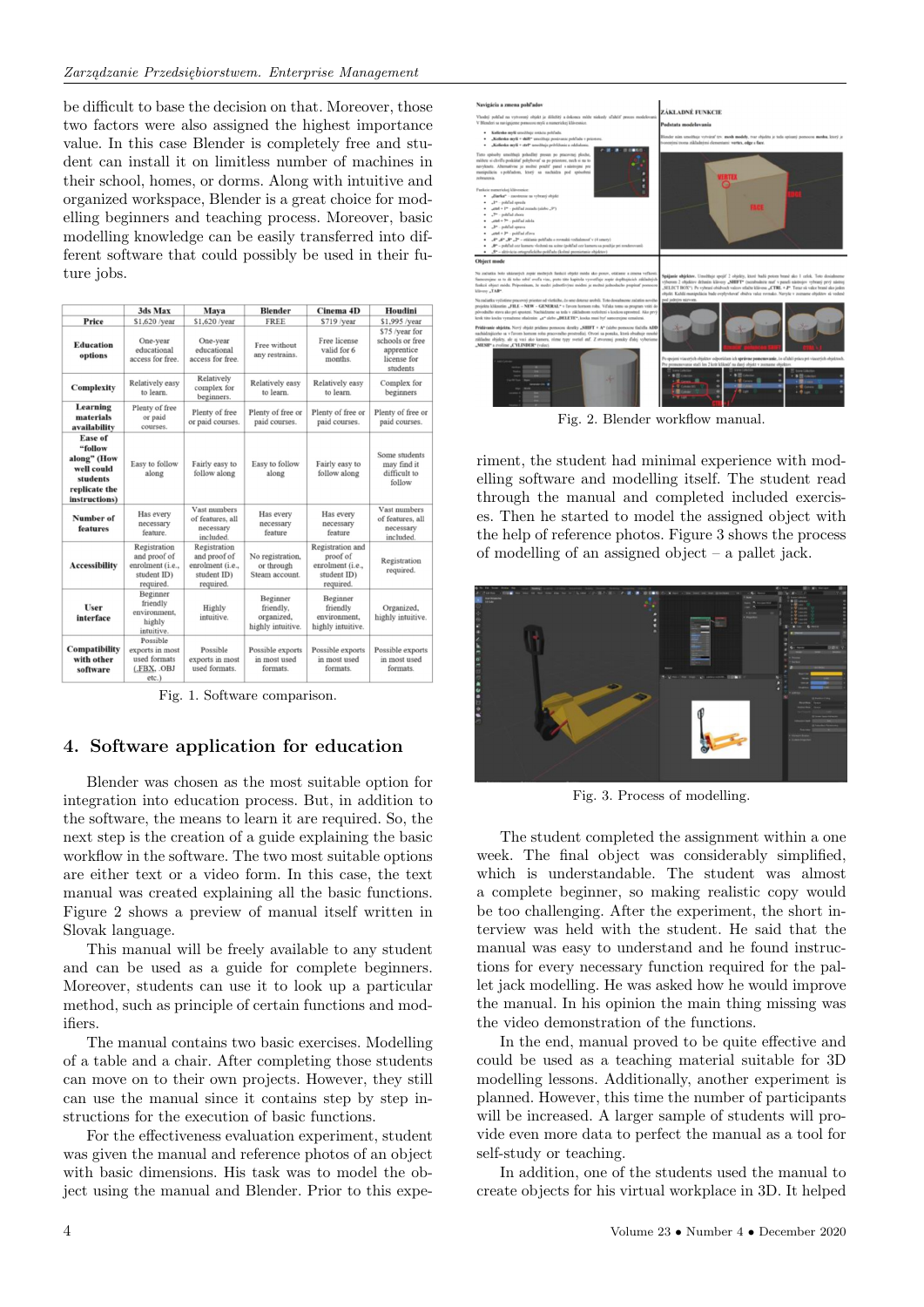him to create all the models he needed to build his virtual scene. Simplified models were also used in this case to reduce the performance demands, since this workplace would be used for virtual reality application. Figure 4 shows the result of basic 3D modelling in Blender in combination with game engine to create a virtual reality application.



Fig. 4. Models created using Blender for virtual environment.

## **5. Practical use**

The presented 3D modelling solution and the modelling guide proved to be useful during its testing with students. However, the real challenge is to integrate the proposed methods into practical use.

One of the proposed uses is its application into the process of design of manufacturing systems using VR. To create a quality scene, it is necessary to model objects that look like their real-life counterparts. Those objects are then imported into game engine (such as Unity 3D) to create a VR capable virtual environment. Its parameters are adjusted to suit the needs of the project. Figure 5 shows a designed manufacturing system, which was transformed into virtual environment. This form was then used as a presentation tool to show the participants the details of the design. They could use the VR headset to navigate through the scene and explore all parts of the proposed manufacturing system. Naturally, all objects needed for this virtual environment were modelled using the proposed software.

Another proposed solution is staff training using virtual reality. In this case, however, the attention to detail while creating required models must be even higher. Users will be interacting with the created models. This means all control instruments (such as buttons, levers etc.) must be in exact position, looking exactly as their real-life counterpart. This makes the modelling process even more demanding but the high-quality result can significantly reduce the qualification or requalification cost. Created models are imported to a game engine, where the scene and training scenario creation takes place. Figure 6 shows the virtual training of machine tool operation. A user (an employee) can try his tasks in virtual environment before he is delegated into manu-



Fig. 5. Manufacturing system design using VR.



Fig. 6. VR training.

facturing process itself. The user uses a VR headset and controllers to complete the assigned job while the application guides him through the process step by step. Models were created using the proposed 3D modelling software solution with the presented modelling guide.

## **6. Conclusions**

In conclusion, the market is filled with high quality software capable of fulfilling various demands in various spheres. Five presented solutions are just the tip of the iceberg, but the majority of users would find one of these satisfactory for their projects. However, users are encouraged to explore the market to search for the ideal option matching their requirements. Moreover, both objective and subjective factors need to be considered to reach balanced evaluation between quantifiable parameters and user preferences. In the end, it all depends on expectations of an institution or an individual set to satisfy all requirements determined in search for ideal software solution.

Eventually, the final choice was Blender software. The great strength of this software is the fact that it is free and yet it can compete with its paid competitors. This creates an ideal environment for beginners for learning the 3D modelling. Thus, it is a great choice for integration into educational process.

Learning materials for the selected software were also made. The created manual will provide necessary information for a modelling beginner. The result of the experiment showed that quality of manual is satisfacto